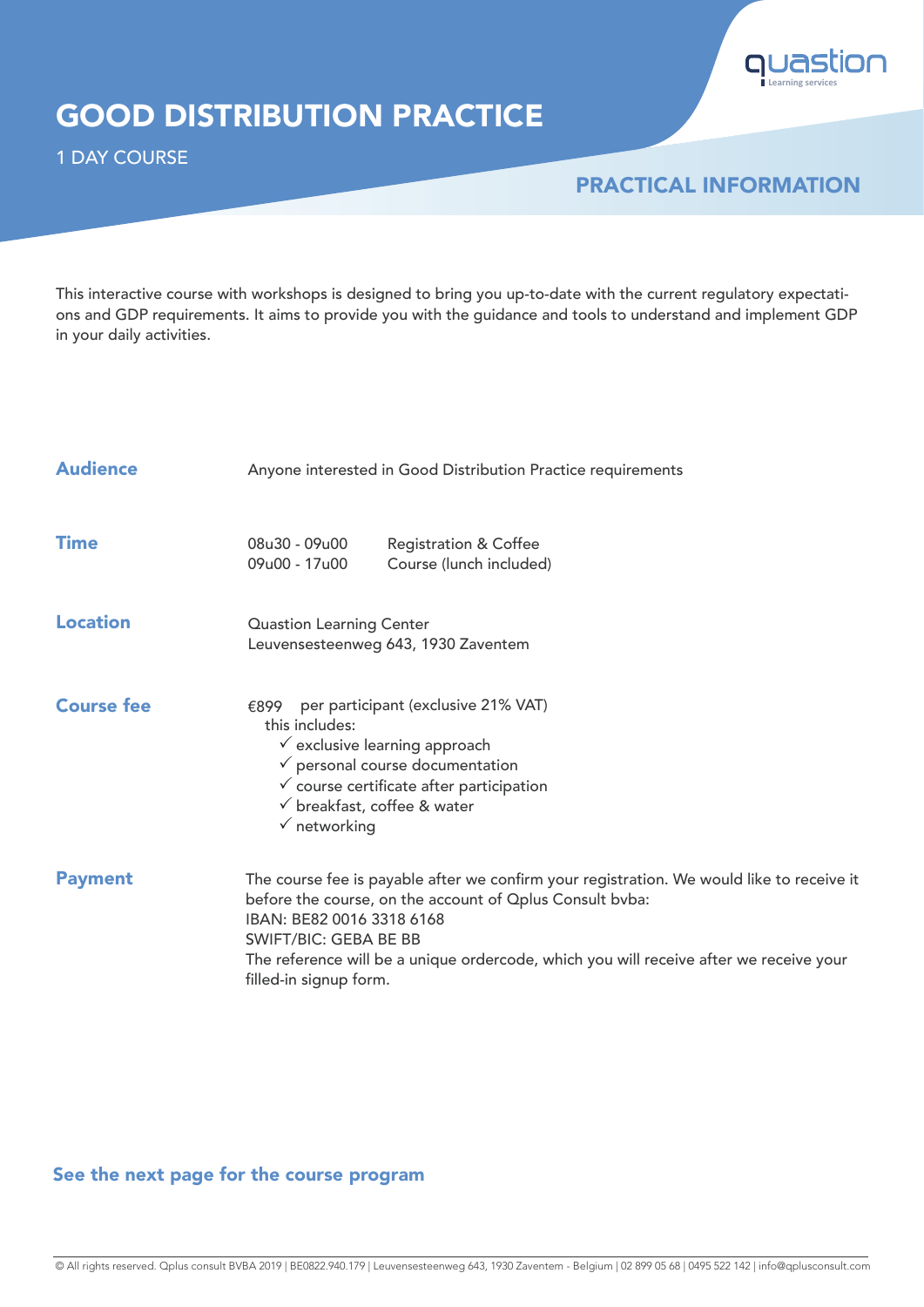

# GOOD DISTRIBUTION PRACTICE

#### 1 DAY COURSE

### PROGRAM

#### Basic Principles Everyone Needs to Know About GDP

- The scope and applicability of GDP
- The key areas of the new GDP 10 chapters

#### How GDP Guidelines Impact Your Function

- Your role in GDP
- Why to follow GDP

#### What GDP Compliance Means for You

- Is GDP applicable to everyone working in GDP environment?
- Learn the framework of your role and responsibilities

#### Implementation of the New EU GDP Guideline

- How to get started with implementation of the new GDP
- How to develop and implement an effective Quality Management System
- Role and responsibilities of the RP

#### How Each Function Can Apply Risk Management in GDP

- How to detect, assess and document the Risks
- How to reduce the identified Risks

#### Expectations of the GDP Inspectorates

- General regulatory expectations for implementation
- Common GDP deficiencies resulting in findings

#### Training you Have to Complete to be GDP-conform

- How to develop an efficient and sufficient GDP Training Plan
- How to show the effectiveness of the GDP training

#### Why Care About Temperature-controlled Distribution

• What is your role in ensuring that the quality and integrity of products is not compromised?